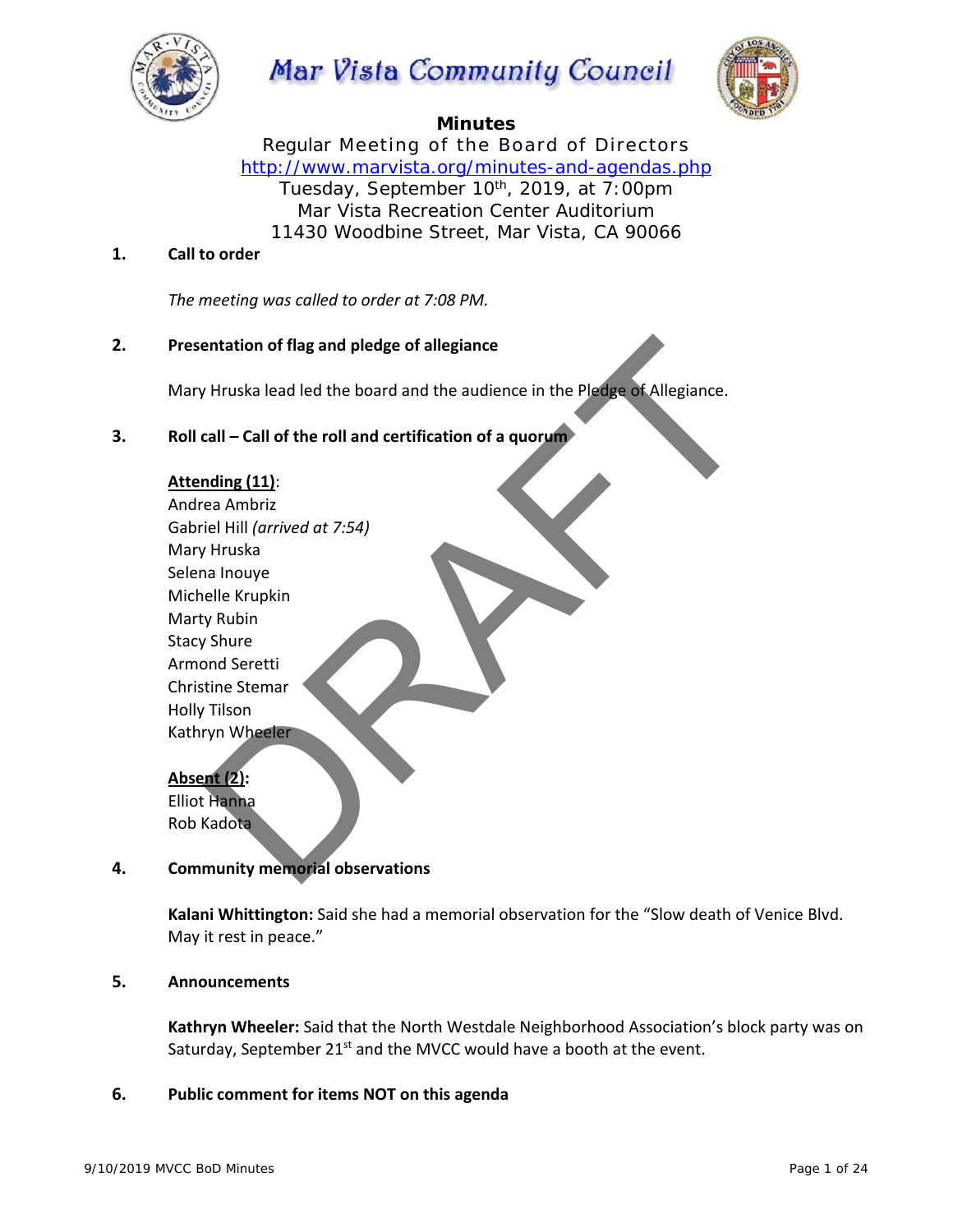**Marty Rubin:** Said he was leading the meeting as Vice‐Chair. He said that each public comment would be limited to one minute because there were a lot of people in the audience who wanted to get opinions on the record. He asked speakers to state their names for the record.

 **Kalani Whittington:** Said that the past weekend she had attended the Pacific Palisades Democratic Club meeting. She talked to Council Member Bonin. She asked him when he would address the citizens "south of the tracks" regarding the homelessness issue that has left Mar Vista lawns with discarded needles and human waste. His response was: "It's a bigger problem than we realize." She said the MVCC would not be able to assist in this issue as they are not sanctioned to help. The LA City Council and Mayor are the ones that the community needs to approach. The citizens need to start a movement.

 **Rob Watkins:** Thanked the MVCC for their service to the community. He said he had three recommendations for Councilmember Bonin. First, he needs to oppose AB 1197, which was up for a vote in the legislature that week. Bonin has already supported it, but he needs to reverse his position. It allows for low-barrier shelters in their neighborhood, which meant drug use was allowed and residents could go in and out at any hours of the night. The community could not have that in their schools and neighborhoods. He said it needed some rules and control. Second, Bonin needs to support section 41.18, a modification by Mitch O'Farrell, which doesn't allow encampments within 500 feet of daycares, schools and parks. The community needed that help. Bonin has said that this is like "giving the middle finger to the courts" and is totally opposed to it, but he needs to step up and help the community. Third, he invited Bonin to join them in their March on Mayor Garcetti's house on September  $21^{st}$ . They would be marching against the drugs and the crime that has taken over their neighborhoods. Watkins said he was a doctor and a caring person who wanted to help people and build houses and shelters, but stop the drugs and the crime because it was killing the neighborhood.

7. Ex-parte communications and conflicts-of-interest - Each board member shall declare any ex**parte communications or conflicts‐of‐interest pertaining to items on or related to this agenda.**

 *Andrea Ambriz, Selena Inouye, Kathryn Wheeler, Mary Hruska, and Christine Stemar had no conflicts of interest to declare.*

 **Rubin:** Said he had a lot of communications with executive board and the chair, Elliot Hanna, about how Rubin would chair the meeting in Hanna's absence. He thanked the Hanna and the executive board for all of their assistance.

 **Michelle Krupkin:** Said she had no financial conflicts. She spoke with board members and stakeholders about agenda items and to committees and chairs about scheduling meetings.

 **Stacy Shure:** Said that regarding agenda item 15.2 she attended a public meeting arranged by a private stakeholder in Zone 4, she also attended a stakeholder meeting at the private residence of Tom Ponton where she heard stakeholder feedback, and she spoke with Councilmember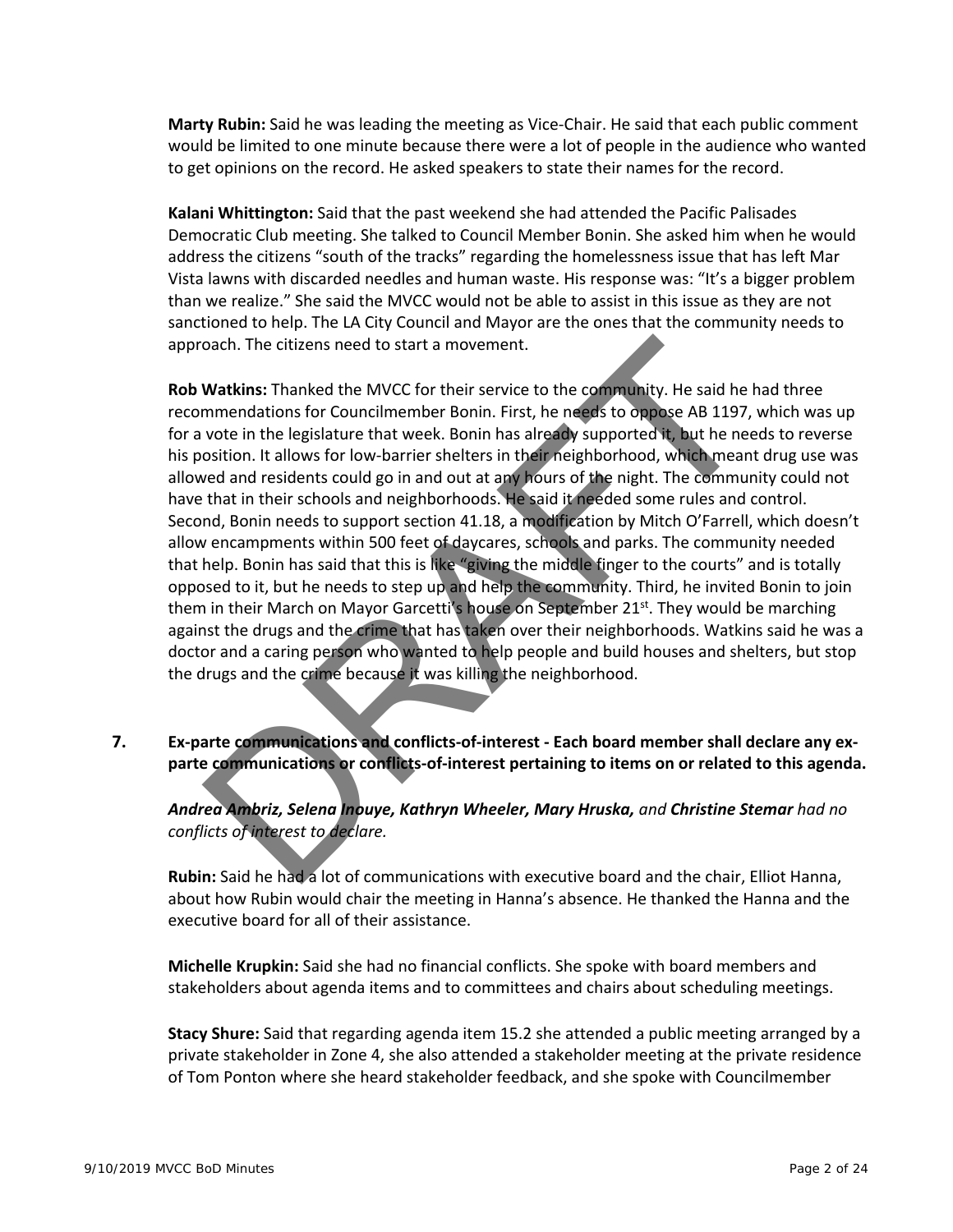Bonin's office. She also spoke with Elliot Hanna about the scheduling of that motion on this meeting's agenda.

 **Armond Seretti:** Said he had no ex‐parte conflicts. He worked closely with Councilmember Bonin's office in drafting item 15.1, specifically with Hannah Levien. He also talked with Tom Ponton about the project at McLaughlin and Charnock, which is in Zone 4. And he spoke to almost every board member about miscellaneous items on the agenda.

**Holly Tilson:** Said she spoke to most of the board members regarding board business.

## **8. Adoption of the agenda**

*Inouye moved to adopt the agenda. Shure seconded.* 

 **Wheeler:** Said that Outreach was supposed to be in the committee reports section of the agenda and that Elliot Hanna keeps forgetting to put it in.

 **Krupkin:** Said she did not think they were doing committee reports at this meeting because of time constraints.

**Marty:** They could do brief committee reports.

 *Wheeler made motion to add an agenda item 10.4.6 ‐ Outreach Committee Report. Shure seconded.*

*Without objection, the item was unanimously approved.*

*Wheeler moved to approve the agenda as amended. Shure seconded.* 

*Without objection, the agenda as amended was unanimously approved.*

## **9. Approval of minutes – Approval of the minutes from the most recent regular meeting(s) of the Board of Directors.**

*Wheeler moved to approve the previous meeting's minutes. Hruska seconded.* 

**Hruska:** Asked anyone who had corrections to email her or give her hardcopy.

*Hruska moved to table until next month. Krupkin seconded.*

*Without objection, the approval of the minutes was tabled.*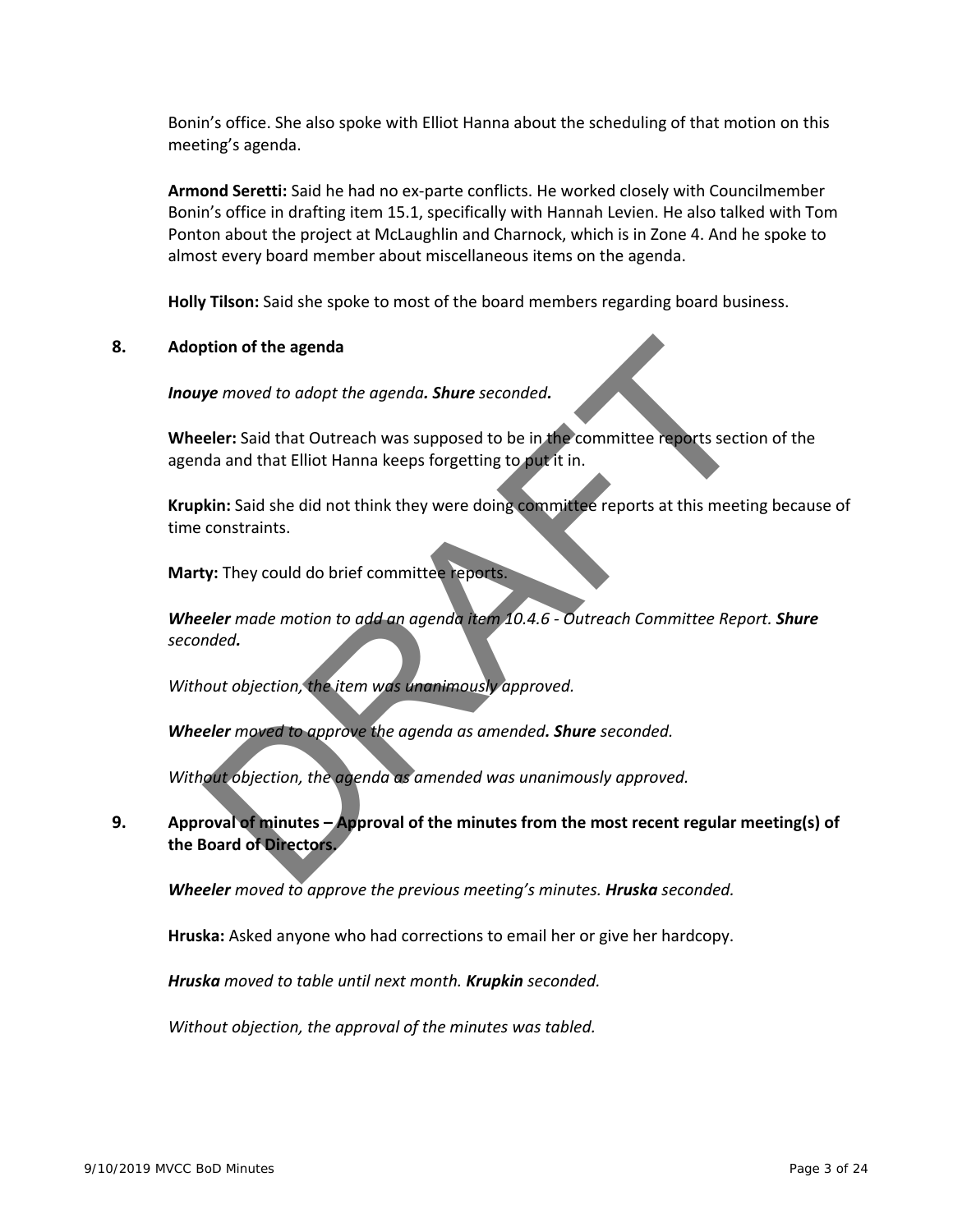## **10. Reports**

## **10.1. Elected official and city department reports – Reports from any elected officials, their representatives, or representatives of city departments in attendance.**

#### **Elizabeth Garcia, Field Deputy Mar Vista and Del Rey for Councilmember Paul Koretz:**

Introduced herself. She took over for Joseph Galloway, the previous Field Deputy for Mar Vista. She had a few announcements:

- Councilmember Koretz had introduced a motion to ban assault weapons in the city in the light of the recent events in Dayton and El Paso. Their office wanted to be on the forefront of the fight against gun violence. She asked for the community's support via a Community Impact Statement.

- Koretz deferred to the DOT to design decals warning that riding e-scooters on the sidewalk will result in a ticket. She believed the ticket was about \$197.

- There is a lot of resurfacing going on in streets and alleys in Mar Vista and the Council District in general. They were lucky to quite a bit of funding for resurfacing in the district. She reminded the community not to drive on streets or alleys that are being resurfaced. - Preferential Parking District 282 has been established. It was officially passed in council this past July. She did not think this effected Mar Vista, but they may see signage going up in Palms. She said to be aware that there may newly restricted parking in the community. Rubin: Said that the MVCC had recently sent a letter to Koretz and Councilmember Bonin to visit the MVCC. **Garcia**: Said she was aware of the letter and they were looking into scheduling a time when both councilmembers could be there. They were looking early November, because of the holidays in October.

o **Krupkin:** Said that she wanted to clarify that this item was for reports only and it was not the time for public comment or board comment. They had many stakeholders who wanted to be heard on item 15.2. She asked the public and board to hold their comments and let the representatives give their reports. **Rubin:** Said he disagreed. He thought a little back in forth was appropriate if it were pertinent. **Krupkin:** Said she just wanted to keep things going so they can respect everyone's time. **Rubin:** Asked everyone to be on point and as concise as possible with their questions, without repetitions.

**Shure:** As Zone 1 director, she said she was pleased to see Garcia as they have not seen anyone from Koretz's office in about a year. In Zone 1, on September  $24<sup>th</sup>$  at 6:30 PM there was a special meeting hosted by their homeowner's association at St. John's Church, regarding the Palms of Sepulveda development. Shure asked if someone from Koretz's office would be there. **Garcia:** Said there would definitely be someone from their office there.

**Wheeler:** Asked, regarding the e-scooters, if there was anything in the works so that they could not be parked on and blocking the sidewalks. She has seen the scooters blocking sidewalks which makes using the sidewalk impossible for handicapped people in wheelchairs. **Garcia:** Said when their office gets calls like that their transportation deputy contacts the e‐scooter company who then removes it. **Wheeler:** Asked if there was any way to identify who did that so they can be fined. **Rubin:** Said this was a revolving issue, where they never get any answers. He said they go through communications or committees **Garcia:** Said she would leave her card in the back for them**. Krupkin:** Referred her to the Council File on the ‐scooters. In the file the MVCC submitted a CIP in October 2018 before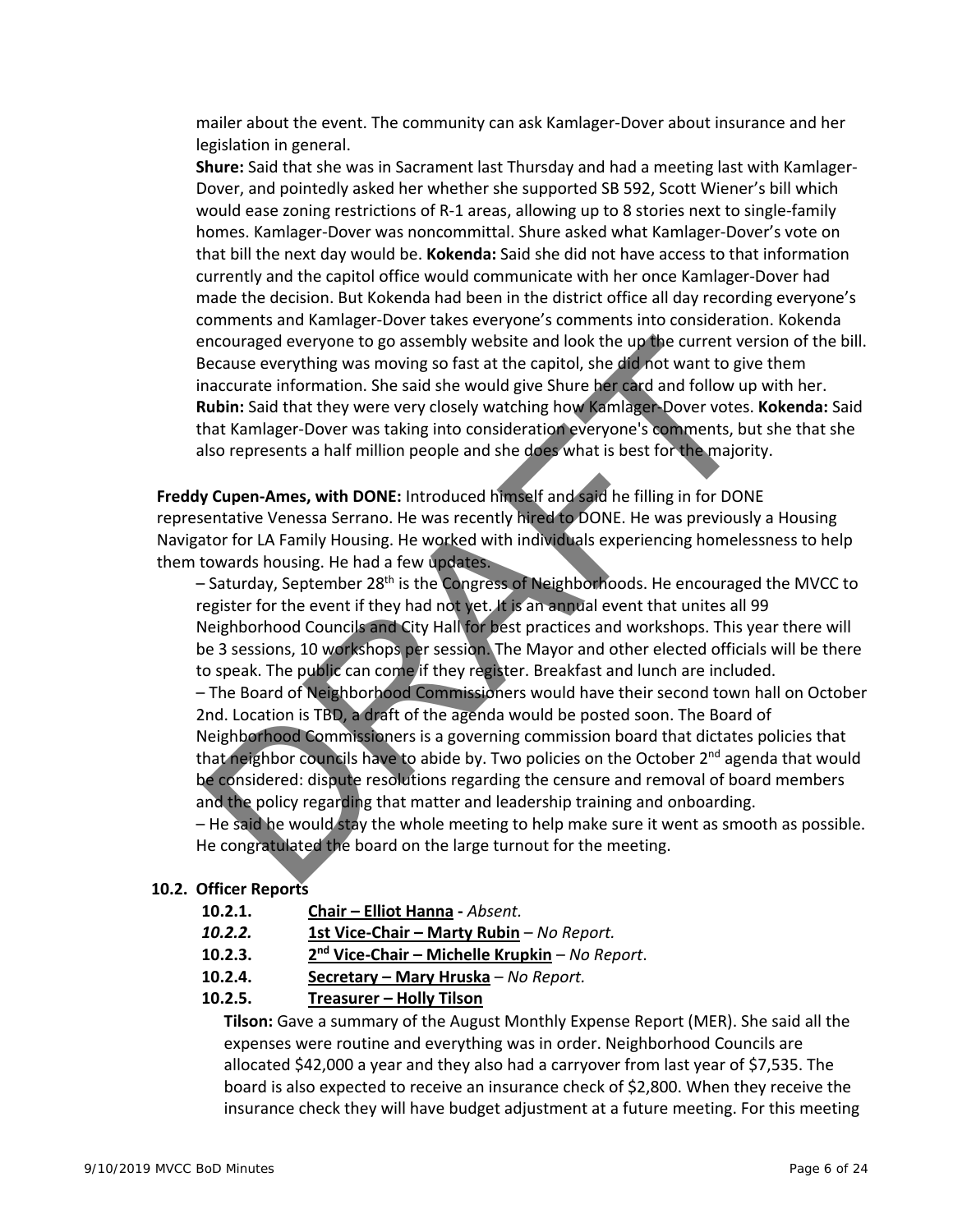they had \$5,900 worth of new funding requests on the agenda. With the approval of budget revisions, she said she would rearrange the numbers to accommodate those requests. In summary, she said most of the requests would become line items in the existing budget under the appropriate categories.

 **‐** \$2,300 will be under miscellaneous Outreach funds and there will be a \$600 NPG line item. She moved money from different categories for only two items: \$1,000 is for the budget advocates and \$2,000 for the Congress of Neighborhoods. She will move \$1,000 from NPGs to outreach and \$2,000 from community improvement to outreach. **‐** A brief explanation of some of the funding motions in the consent calendar:

o **– 12.1:** Since Tilson became treasurer in 2016, the MVCC has not funded the Budget Advocates. They are LA residents, Neighborhood Council members, and stakeholders. They are the watchdogs of how tax dollars are spent. Their source of funding is from Neighborhood Councils, the City of LA does not fund them. Their Budget Advocate, Christine, suggested funding them this year.

**–12.5:** The MVCC funded the Congress of Neighborhoods in 2016 for a total of \$2,000. It is a great networking experience with other NCs, it's a great learning experience and it is always well attended. Many MVCC board members have attended in the past three year. The funds would move from community improvement to outreach.

o **– 12.6:** Due to the homeless situation around the farmer's market the manager has stated she needs to move the stalls around and as a result the MVCC's space has been reduced by half. The manager will reduce he rent from \$1,200 to \$300. The extra funds will be added back to miscellaneous outreach.

**–12.8:** \$600 for an NPG for Venice High School's annual Grease Night, celebrating the movie that was filmed on their campus. A Grease Night Committee works Alumni Association to organize it and they asked the Del Rey NC, Venice NC and MVCC for funds. Del Ray gave them \$1,000, Venice turned them down and the MVCC ExFin Committee recommended allocating \$600. o **– 12.9 & 12.15:** She said one of these motions is a duplicate, so they really only need \$300, not \$600. This funding is for a disaster preparedness seminar demonstration on Sunday, September 15<sup>th</sup> at the Mar Vista Recreation Center from 3PM to 6PM. It is a free event; she encouraged the community to attend. o **– 12.10:** She said this was a duplicate motion that had already been funded and should be disregarded.

o **– 12.11 & 12.12:** These are for Outreach via the Westdale Homeowners' Association.

o **– 12.13:** She said this motion could be disregarded because CD 11 was now covering the cost.

o **– 12.14:** She said they had published the Homeless Resource Guide in the past and she was sure they would in the future.

o **– 12.4:** The door hangers will be disturbed around Mar Vista to inform the community about the various new development projects in the area. The prices she was given were \$350‐450 for 5,000 doorhangers and \$190 per thousand to have them delivered.

## **10.3. Zone Director Reports** –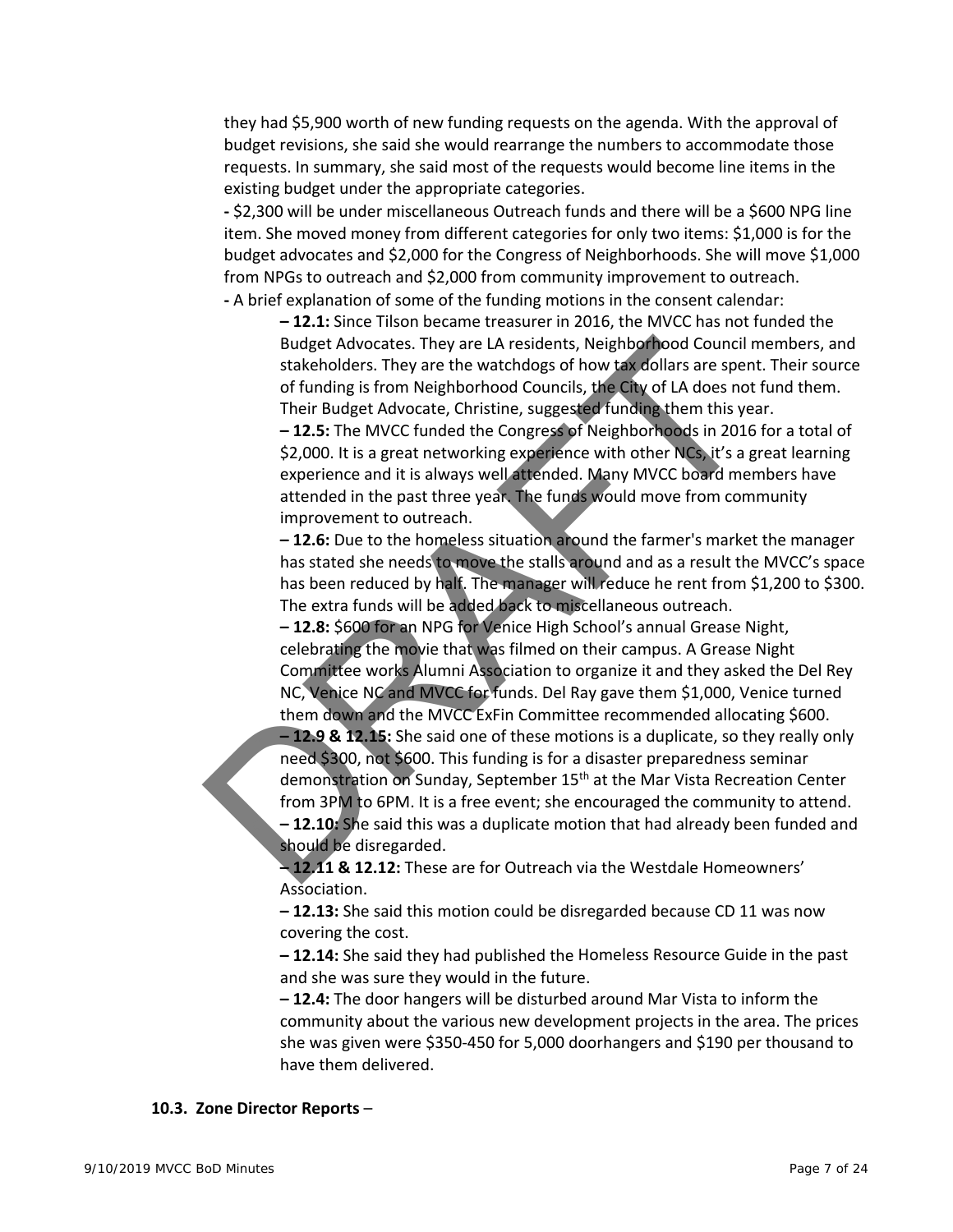**10.3.1. Zone 1** – **Stacy Shure:** Said that on September 24th the Westside Village Homeowners Association was holding a meeting for Zone 1 stakeholders involving a large development that is planned. This would be the first Zone ‐ only meeting. The development process would take up to 3 years. The project was now considered a major development project with Department of City Planning. So, there would be a lot of opportunities in the next three years for the rest of the community to weigh in. The annual Westside Village Homeowners Association Preparedness Fair would be on Thursday October 3rd from 6:30 to 9:30 PM at St. John's Presbyterian Church at National and Military. All are invited to attend and typically, hundreds of people from outside the zone attend the event. This year's theme is disaster recovery. The California Earthquake Authority, FEMA, CERT, the LA Fire Department, **the** LA Department of Public Health, the American Red Cross and insurance coverage Specialists will be discussing how homeowners can be prepared.

## *Gabriel Hill arrived at 7:54 PM*

**10.3.2. Zone 2** – **Marty Rubin:** Said the 6th annual North Westdale Neighborhood Association's block party was on Saturday, September  $21<sup>st</sup>$  from 3PM to 6:30 PM in the parking lot of St. Andrew's Lutheran church**.**

**10.3.3. Zone 3** – **Mary Hruska:** Said group on Grandview was working with a neighbor who seemed to using their property for filming once or twice a month. This has created a lot of safety and noise issues. There have been private parties. It seems to be a new way for people to create a revenue stream in their homes. They are working with various departments and with local citizens to come to a compromise on that. She urged the community to attend the emergency preparedness seminar.

**10.3.4. Zone 4 – Armond Seretti**: Said aside from homeless issues, Zone 4 had a new turning arrow on the corner of Sawtelle and Palms. Neighborhood Watch groups are getting set up in Zone 4, which seems to have helped a little with homelessness situation. He said Public Health and Safety is a good committee to check out for anyone who wants to get involved with neighborhood watches.

**10.3.5. Zone 5 – Michelle Krupkin:** Said the area's LAPD Senior Lead Officer Hector Aceves was back from vacation. He has not responded to emails. She was trying to set up a Neighborhood Watch on Herbert street, between Grandview and Inglewood, South of Washington Place. They are trying to deal with the encampments near the post office and Farmer's Market. She said she hoped that the SLO would be responsive soon.

**10.3.6. Zone 6** – **Holly Tilson:** Said that Venice High School was under construction. It was applying for a variance or waiver to start hauling cement at 3am. It will be up to the neighbors to determine whether or not that is going to be allowed. They have not said how many days it will be. She encouraged affected stakeholders need to weigh in before CD 11 approves or doesn't approve it. There is a phone number provided to the residents and the LAPD was going door to door as part of the city process to obtain a waiver.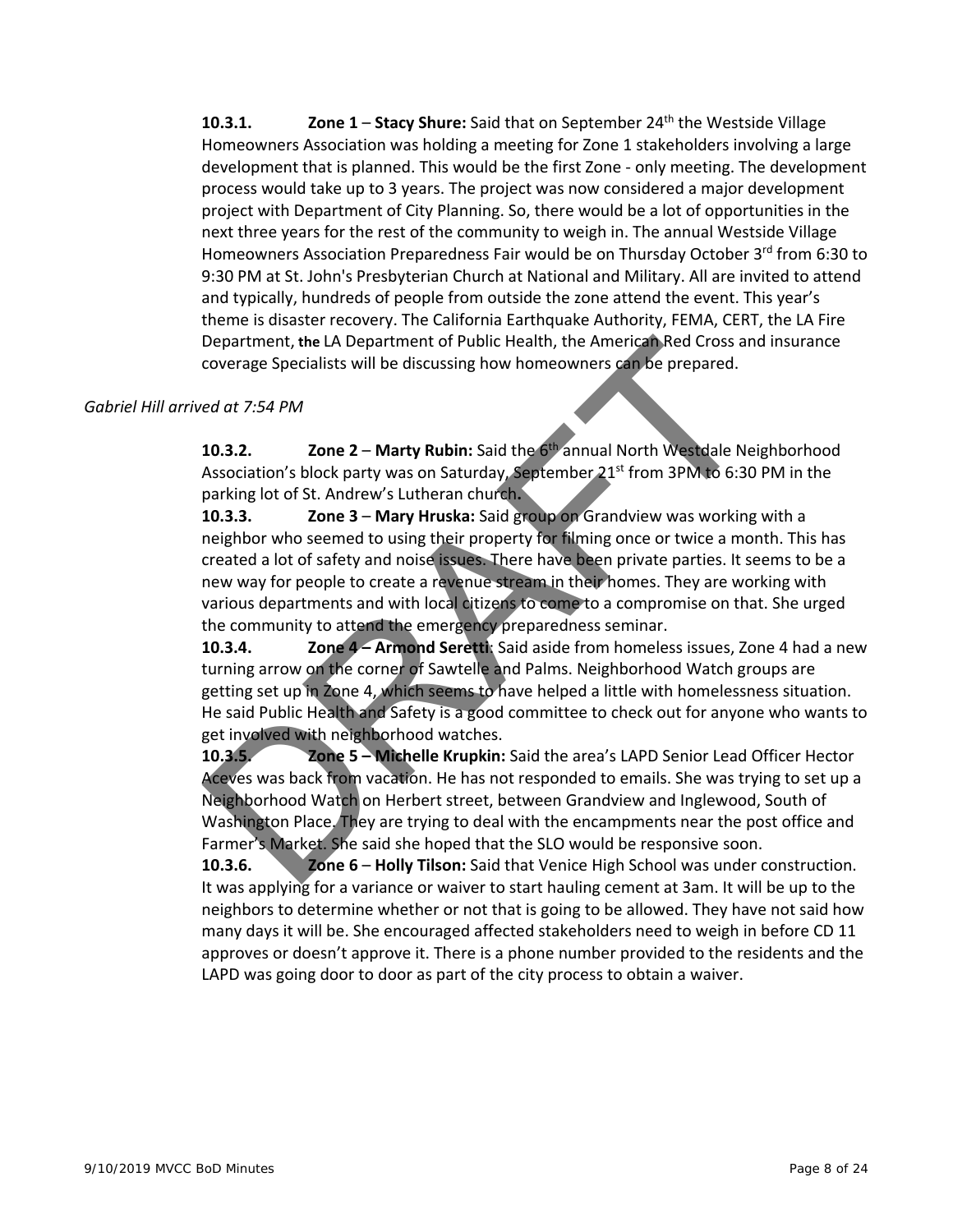## **10.4. Committee Reports** –

 **Rubin:** Urged the community to check out the MVCC's website for information on the committees' meetings, agendas, minutes and reports.

 **Krupkin**: Said that on the MVCC website, most regular meeting dates are posted with the exception of a few committees that are still working out their regular day of the month. She updated it two days ago.

## **10.4.1. Elections & Bylaws – Rubin:** Said the report would be on the website.

## **10.4.2. Planning and Land‐Use Management**

 **Shure:** Said she would defer committee meeting report until next month, but she did have an announcement: LA County had just passed a rent control cap and the State Assembly and Senate passed a rent control cap of 5% plus inflation, which would affect their community, and the Governor signed it into law just before the meeting. Skinner's bill SB 330 was passed the day before the MVCC meeting. She would update the community on the effects of this bill, as well as the effects of SB 592 if it passed, at the next PLUM meeting. She encouraged the community to attend that meeting on the first Tuesday of the month at 7PM.

## **10.4.3. Public Health & Safety**

 **Stemar:** She said their meetings were normally scheduled for the first Thursday of the month, but they are sometimes changed due to other events happening that month. So, she encouraged the community to check the website for their meeting schedules. Their committee was dealing with homeless, as well as signs for the Neighborhood Watch and issues with food trucks. They are also communicating with LAPD SLOs and requesting that they attend meetings. She encouraged the community to email her if they had questions.

## *10.4.4.* **Education, Arts, and Culture** – *No representative was present.* **10.4.5. Transportation & Infrastructure**

 **Inouye:** Said she submitted a report to the board packet, but since then she had learned that the Culver City Stormwater project has been pushed off until the summer of 2020. So, the joint town hall on this issue with Culver City, Venice and Del Ray that was scheduled for next month will be pushed off as well. She said there would be a small meeting with all interested NCs, Homeowner Associations and other interested parties soon. She said she would keep the community updated as the project because it would limit the lanes on Washington Blvd, right in front of Costco for almost a year. She said she would put a link about the project on the T&I Committee's website to keep the community updated.

## **10.4.6. Outreach**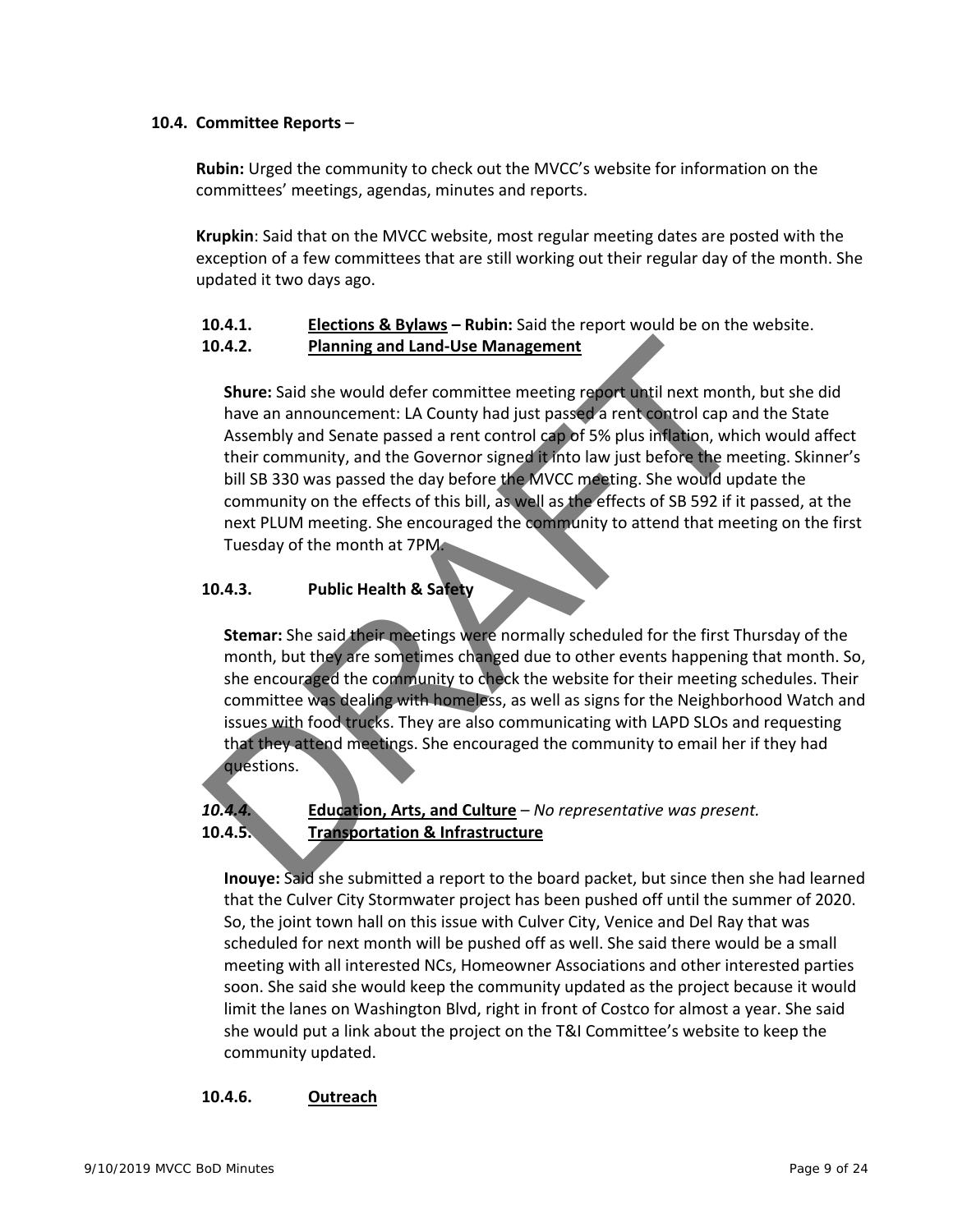**Wheeler:** Said that Outreach's first report should be online. She encouraged everyone to read it and to subscribe to the "Weekly Roundup" newsletter, which provides a preview of what meetings are coming up that current week and a summary of what happened the prior week. She also asked for anyone who liked to design or blog to contact her to get involved. She would love to put their talent to work

 **Rubin:** Said there was a lot of talent in Mar Vista that should be tapped into. He urged the community to participate in the MVCC process.

## **11. Special Orders**

**Appointment to StreetsLA Stakeholder Advisory Council – Discussion and possible action regarding approval of a letter recommending Selena Inouye to represent MVCC on the StreetsLA Stakeholder Advisory Council.**

*Wheeler moved to approve the letter. Hruska seconded.* 

 **Gabriel Hill:** Asked if anyone else was selected besides Inouye or if she was the only one submitted. **Krupkin:** Said that since this is Transportation and Public Works related issue, someone had put her Inouye's name forward. There was a portion in which all interested parties were encouraged to apply. **Hill:** Asked how long that portion was open/ **Krupkin:** Said he would have to refer to prior minutes, she believed in July.

 **Ambriz:** Said that she discussed this with her co‐chair of the T&I Committee and they both thought that this should maybe be an issue to discuss in a T&I Committee meeting first, which was not to say that the end result would be any different. But, it would give the stakeholders a chance to attend the meeting and express their interest. She did not believe there was a formal process in expressing interest and she did not recall in timeline by which names should have been submitted. But If there was a concern, she believed they could discuss it further

 **Inouye:** Said she talked to Elliot about this issue, and she believed he was handling this the way he handled all the committee appointments, which is why there is a letter in the packet and he made this recommendation. She asked if it was something they could discuss in the T&I Committee and he said no, he would make the appointment.

 *Seretti moved to table until the next meeting in order to get clarification from the chair. Shure seconded.* 

## **VOTE:**

**YES:** Ambriz, Hill, Shure, Seretti, Stemar (5)

**NO:** Hruska, Krupkin, Tilson, Wheeler (4)

**ABSTAIN:** Inouye, Rubin (2)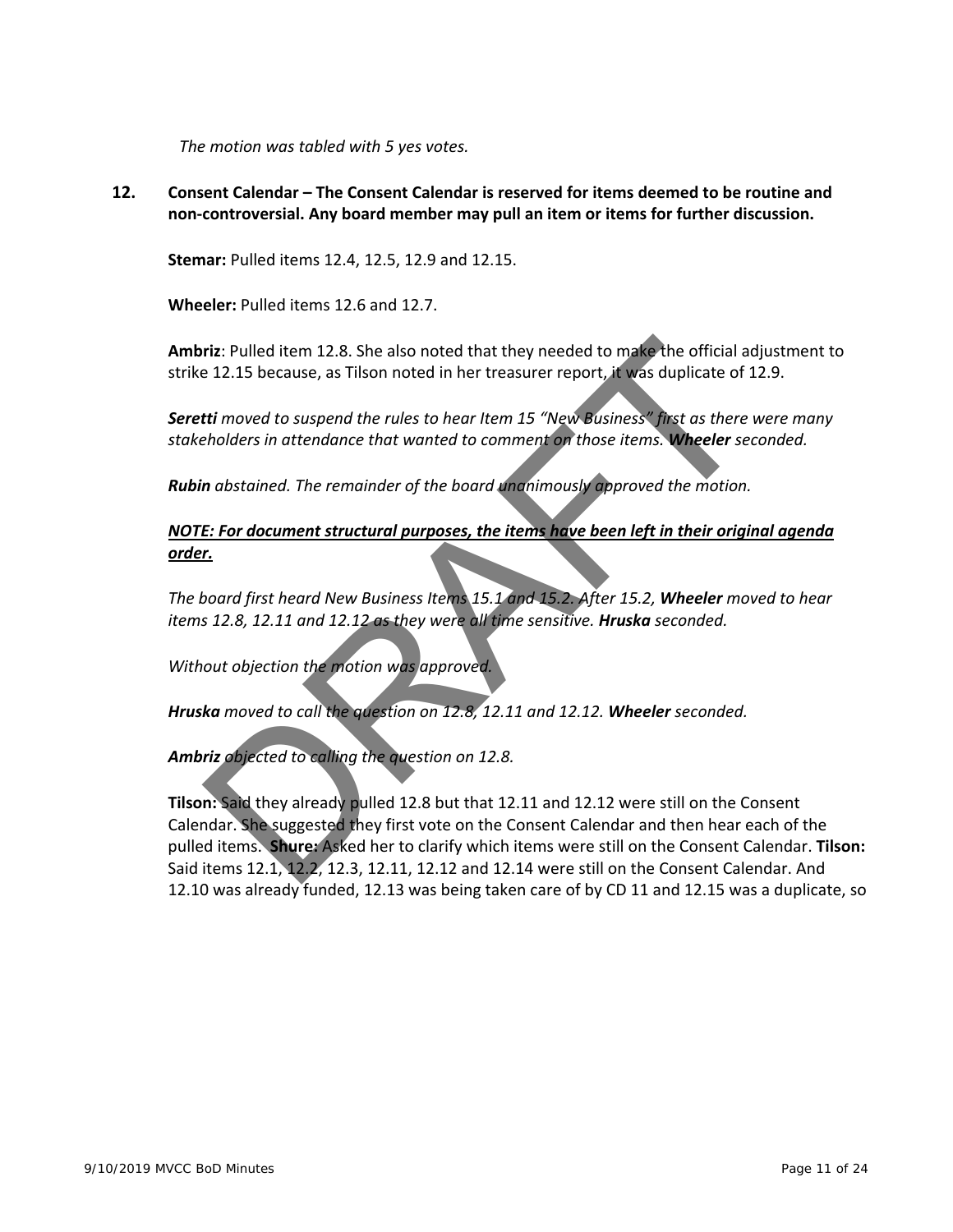they did not need to vote on those three. **Krupkin**: Asked if 12.10, 12.13 and 12.15 needed to be struck. **Tilson:** Said they were already struck.

*Wheeler moved to approve the Consent Calendar. Shure seconded.* 

## *ROLL CALL VOTE:*

**YES:** Ambriz, Hill, Hruska, Inouye, Krupkin, Shure, Seretti, Tilson, Wheeler (9)

**ABSTAIN:** Rubin (1)

*With 9 yes votes the Consent Calendar was approved.*

 **Shure:** *Point of Information –* Shure noted that although Stemar had completed all her board training, apparently DONE had lost all of her certificates and was therefore not allowing Stemar to vote on funding matters.

 *The board heard item 12.8 first, then heard items 12.4, 12.5, and 12.9. Due to time constraints Items 15.3, 15.4 and 15.5 were not heard and the meeting was adjourned (see Item 16).*

- **12.1. [FUNDING][Tilson] FY2019‐2020 budget revisions – Action regarding revisions to the FY2019‐2020 budget to support the funding items below and for other purposes.**
- **12.2. [FUNDING][Tilson] Monthly Expenditure Report – Approval of the Monthly Expenditure Report for August, 2019**
- **12.3. [ADMIN][ExFin] Authorization to submit Community Impact Statements – Approval for the following officers to submit Community Impact Statements regarding actions previously taken by the Board: Chair, First‐Vice‐Chair, Second Vice‐Chair, Secretary, Treasurer. This authorization shall exist until modified or revoked by the Board.**
- **12.4. [FUNDING][Shure Tilson & Stemar] Appropriation for Budget Advocates – Approval of an appropriation in the amount of \$1,000 to support the work of the Budget Advocates.**

*Inouye moved to approve this item. Hill seconded.* 

 **Shure:** Said there was just a small correction ‐ the motion was made by just Tilson and Stemar.

## *ROLL CALL VOTE:*

**YES:** Ambriz, Hill, Hruska, Inouye, Krupkin, Shure, Seretti, Tilson, Wheeler (9)

## **ABSTAIN:** Rubin (1)

*With 9 yes votes, the motion was approved.*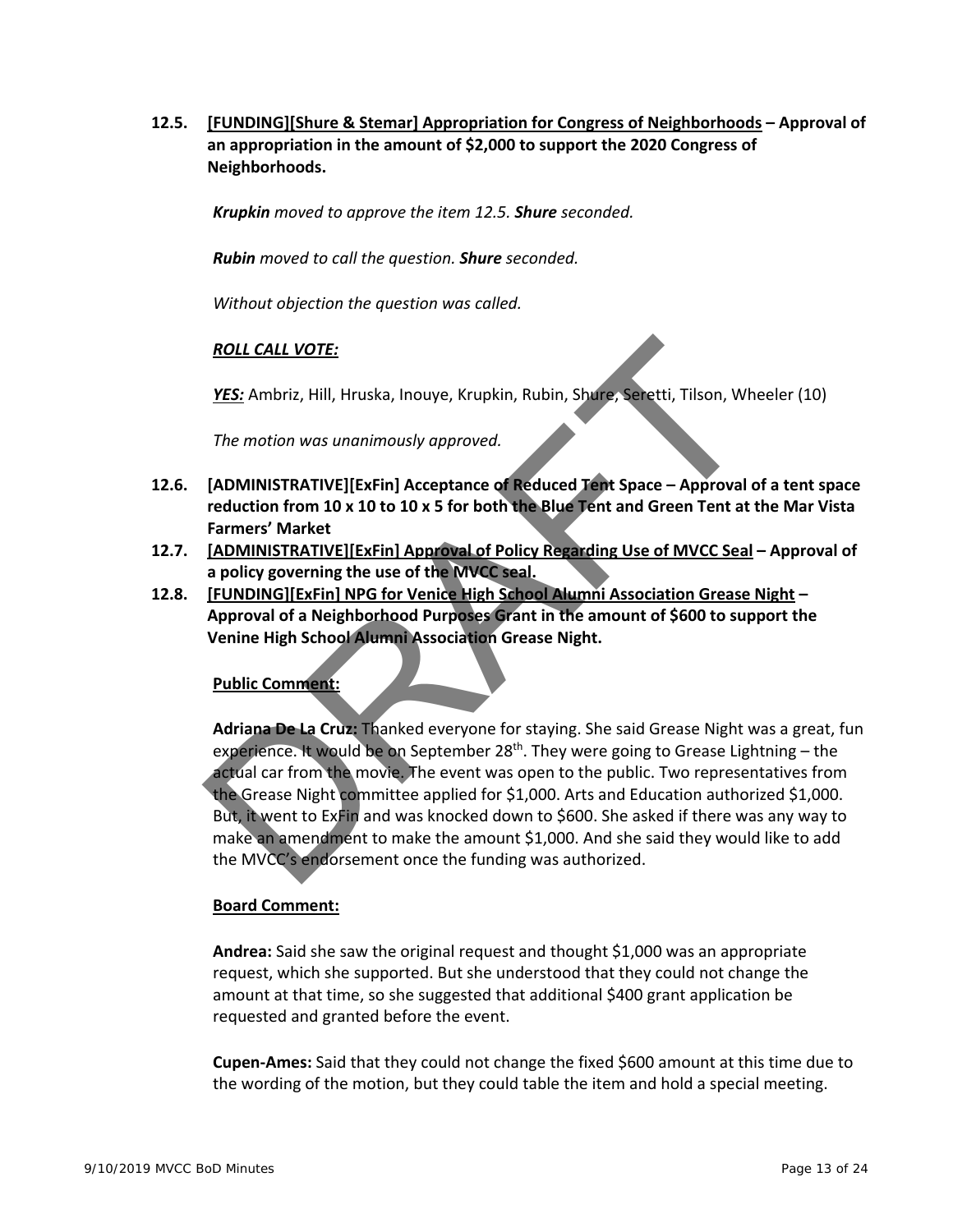**Andrea:** *Point of Information –* She asked if they were allowed to accept or entertain an additional application for an additional amount of funding expenditure. **Cupen‐Ames**: Yes, but it would be a whole new application. But he told them to follow up with the City Clerk regarding this, not DONE.

 **Shure:** Asked Rubin if she could ask a question of a member of the audience. **Rubin:** Said she could. **Shure:** Asked Hannah Levien if would Councilmember Bonin's office was contributing to the Grease Night and if they would consider contributing \$400. **Levien:** Said they had not received an official request but they could talk to the Grease Night Committee about that.

*Ambriz moved to call the question. Shure seconded.* 

*Without objection, the question was called.*

*Wheeler moved to approve this item. Shure seconded.*

## *ROLL CALL VOTE:*

*YES:* Ambriz, Hill, Hruska, Inouye, Krupkin, Rubin, Shure, Seretti, Tilson, Wheeler (10)

*The motion was unanimously approved.*

## **12.9. [FUNDING][PH&S] Disaster Survival Training – Approval of an appropriation in the amount of \$300.00 for Disaster Survival Training.**

*Wheeler moved to approve the item. Shure seconded.* 

## *ROLL CALL VOTE:*

*YES: Ambriz, Hill, Hruska, Inouye, Krupkin, Rubin, Shure, Seretti, Tilson, Wheeler (10)*

*The motion was unanimously approved.*

- **12.10. [FUNDING][Outreach] – Booth Rental at North Westdale Homeowners' Association Block Party – Approval of an appropriation in the amount of \$150.00 for booth rental at the annual North Westdale Homeowners' Association Block Party.**
- **12.11. [FUNDING][Outreach] – Booth Rental at Westdale Homeowners' Association Block Party – Approval of an appropriation in the amount of \$150.00 for booth rental at the annual Westdale Homeowners' Association Block Party.**
- **12.12. [FUNDING][Outreach] – Advertising in Westdale Homeowners' Newsletter – Approval of an appropriation in the amount of \$150.00 for advertising in the Westdale Homeowners' Association newsletter.**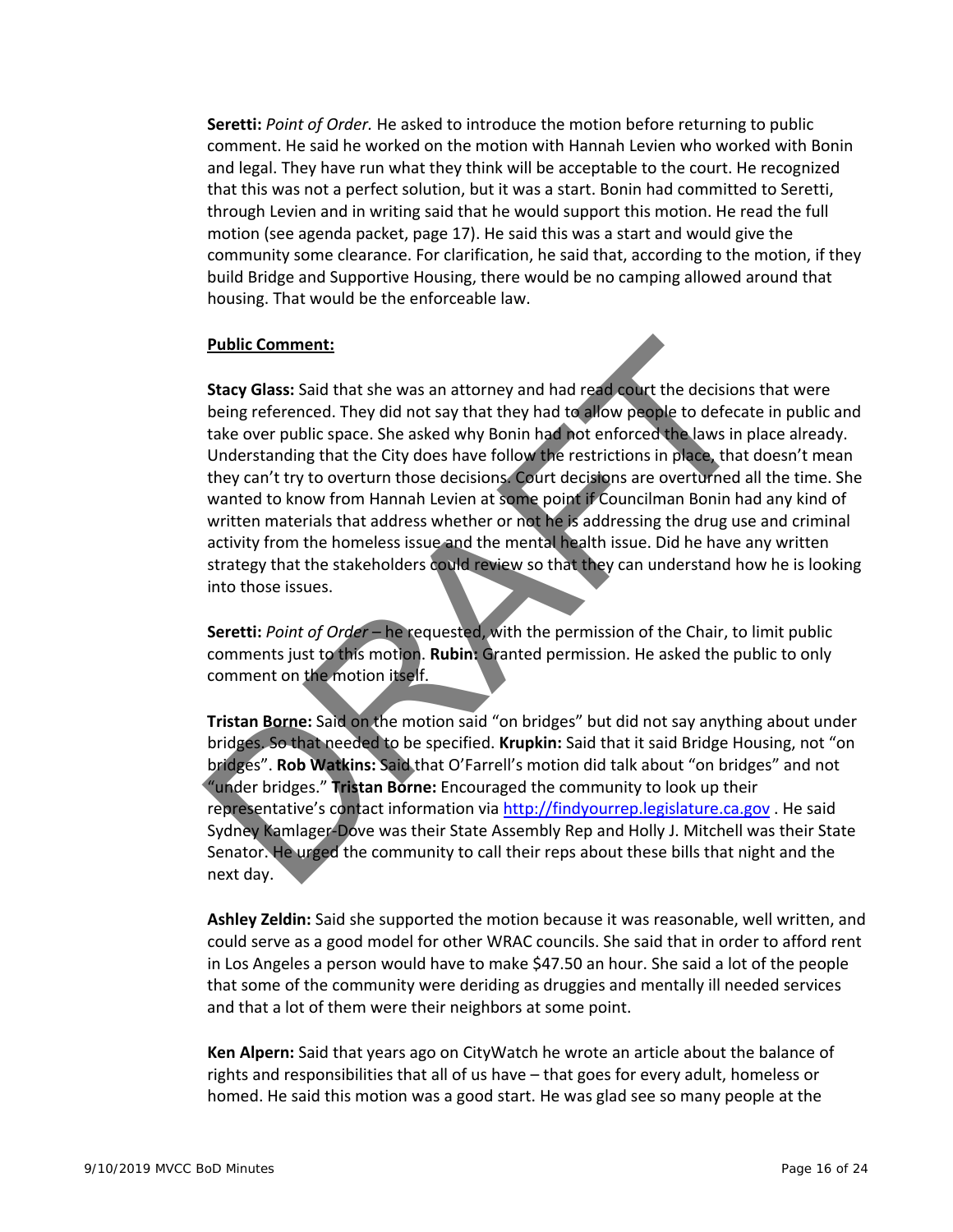meeting and hoped they would come again, but that freedom wasn't free. He said the community needed to keep showing up or others would make decisions for them. He said he knew it was hard – he had three jobs and kids and he sometimes had to sacrifice his time with his family to go to these meetings. The balance is better in Culver City vs LA. Culver City is in the same state and deals with the same laws but they made decision. He said there was no shortness of kindness from the community and they all needed to be motivated by heart, but make decisions with the head. He also said they just passed more mandatory vaccine laws for public health purposes and it is only the start – like this motion.

*Shure called the question. Hruska seconded.* 

## **VOTE ON CALLING THE QUESTION:**

**YES:** Hill, Hruska, Inouye, Krupkin, Shure, Seretti, Stemar, Tilson, Wheeler (9)

**NO:** Ambriz (1)

**ABSTAIN:** Rubin (1)

*With 9 yes votes, the motion to call the question was approved.* 

## **VOTE TO APPROVE THE MOTION:**

**YES:** Hill, Hruska, Inouye, Krupkin, Shure, Seretti, Stemar, Tilson, Wheeler (9)

**ABSTAIN:** Ambriz, Rubin (2)

*With 9 yes votes, the motion was approved.* 

**15.2. [POLICY] Stakeholder motion in opposition to development at 11700 Charnock Rd. – Discussion and possible action regarding a stakeholder motion in opposition to the development at 11700 Charnock Rd.**

 **Rubin:** Noted that the stakeholder author of the motion was Tom Ponton, the first ever Chair of the MVCC.

 **Tom Ponton:** Thanked everyone for showing up and for their emails and support. He said they had presented a motion through the stakeholder process and it had been widely distributed. He said they felt very adamantly that the development planned for the corner of Charnock and McLaughlin was a bad project. A year ago, the developer came before the MVCC and got approval for the project. However, some things stated at that time were not accurate in the stakeholders' opinion. The developer said it would be three stories with parking, but the parking is actually a story because it is above ground – making it a four-story building. Ponton said the open space on the project was basically just rooftop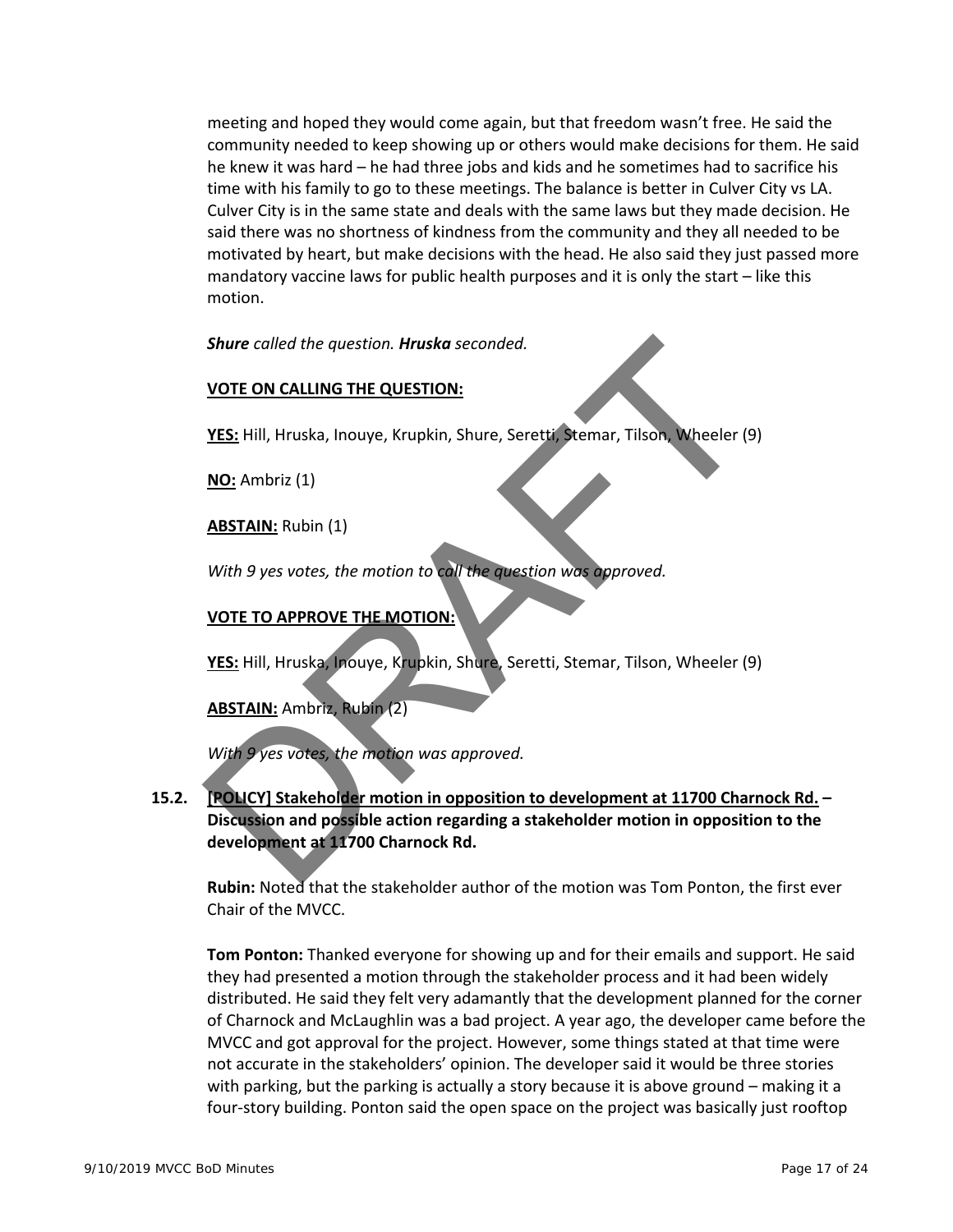decks looking down into the backyards and windows of the neighborhood. The project is on a very small lot at the tip of the finger of three two-story apartment properties which were surrounded by residential neighborhoods. Another issue was that the 6 driveways were the size of half a car. The request is to turn a tiny lot into 6 lots and put up 6 townhouses, which in the picture look like a large industrial office building. There are a lot of issues with the project so the stakeholders were coming to the board to ask them to overturn, rescind or change the decision was made a year ago. He acknowledged that the developer was in attendance and would say some things and maybe even make some threats. But this is a different board than a year ago and there were different ways to do the motion. The motion asked the board to rescind the decision made a year ago but the board could also amend the motion, take out the word "rescind" and just say that the MVCC does not support the project if the board was worried about threats from the developer. He hoped the board would support the stakeholders.

 **Rubin:** Thanked Ponton for showing what a community can do when it puts its mind to it, for getting together a petition and bringing people together to speak on their own behalf because this is what it's really about. Many Mar Vista neighborhoods are under the siege of developments and they would benefit from Ponton's examples. **Ponton:** Said he wanted to add that a year ago there was no outreach about this project. The community did not hear about it until a week before the planning commission meeting. He said motion 15.5 could rectify that problem in the future.

 **Krupkin**: *Point of Order –* She said the entire motion was on page 24 of the supplemental materials packet which was available on the MVCC's website. The signatures are on pages 24‐30.

 **Rubin:** Asked the audience for a straw poll of who wanted to speak out against the project. He said it appeared to be almost everyone in attendance. He said Hannah Levien had reported that Councilmember Bonin was willing to go along with this motion. He said the board had basically heard from everybody and that the people in attendance did not need to go up and repeat what someone else had already said.

 **Shure:** *Point of order* – Clarification. She said she had previously spoken to the former PLUM chair, who was not present at the meeting, who wanted her to inform the board of a couple of facts relating to this development. The project came before the April, 2018 PLUM meeting and was then presented at the June 2018 MVCC board meeting. No vote taken was taken at the board meeting as there was concerns that the 3‐story project was actually 4‐stories. It was sent back to PLUM in July, 2018 and then heard again at the MVCC July, 2018 board meeting. According to the minutes from the July meeting, there were two issues that were not specifically addressed that are the grounds for this appeal. First the 4‐story height issues. Second, in the minutes, there was a request for a clarification of egress, for the creation of an alley. The developer, Mr. Futterman, said that development is primarily on McLaughlin and the most easterly spaces will exit via a singular exit onto Charnock – which was not accurate to what they are now considering.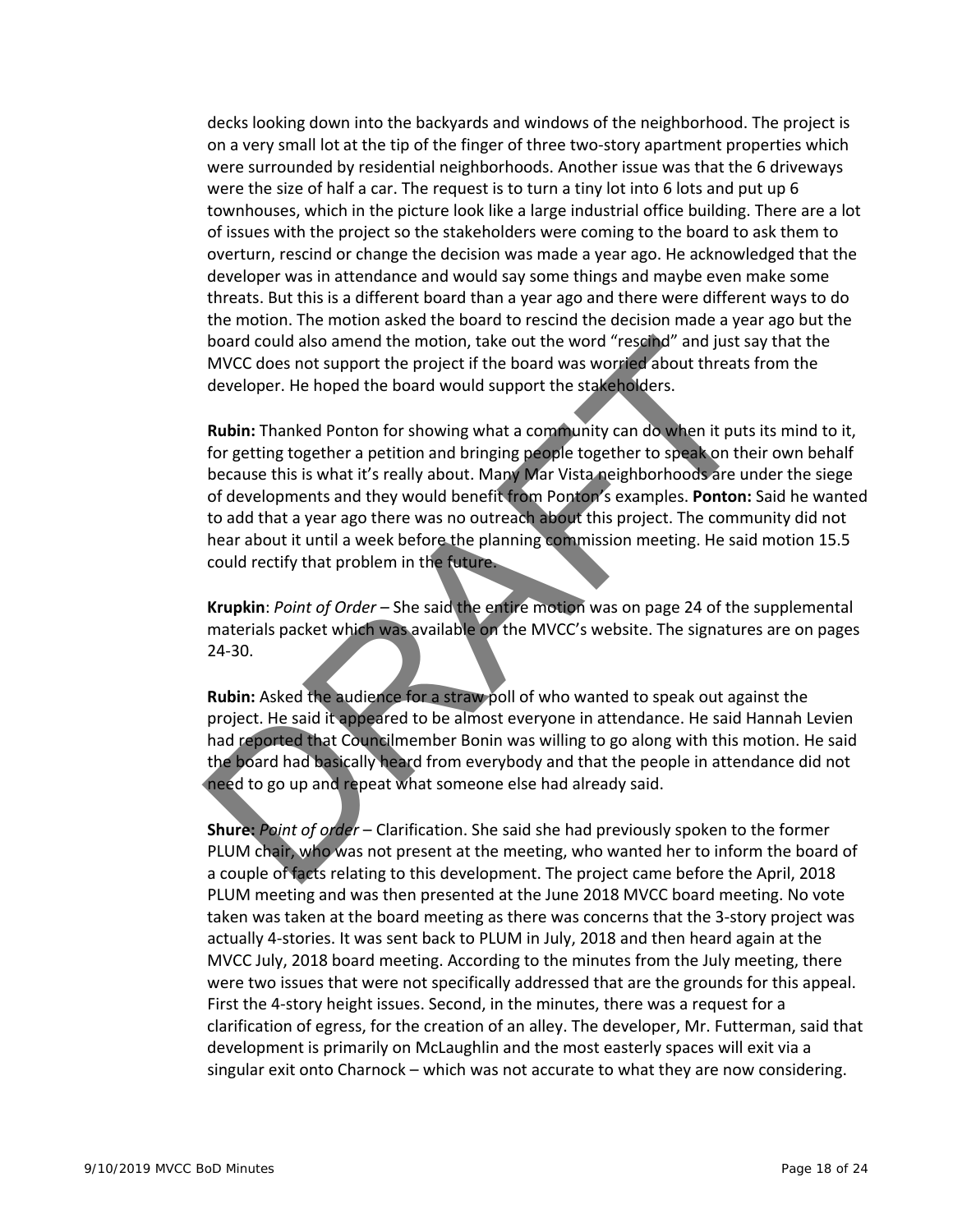## **Public Comment:**

**Ken Alpern:** Ask the Board to please call the question as soon as possible.

 **Lewis Futterman:** Said he was developer of the project. He said he could not possibly respond to the motion in the allotted one‐minute. He said this meeting was not functioning under the rules of the MVCC. He said they had Bylaws and Rosenberg's Rules. He said no one notified him that this meeting was going to occur but he had been following the MVCC's monthly email updates. He sent the motion to his attorney for review. His attorney said that it is unheard of for a board to rescind approval once officially given. He said there was no provision in the Bylaws or rules for rescinding approval. Request that they put it off making a decision since the hearing with the city was not until October  $16<sup>th</sup>$  and the next board meeting was scheduled for October 9<sup>th</sup>.

*Shure moved to call the question. Wheeler seconded.*

*Ambriz, Inouye opposed calling the question*.

## **VOTE ON CALLING THE QUESTION:**

**YES:** Shure, Wheeler (2)

**NO:** Ambriz, Hill, Hruska, Inouye, Krupkin, Seretti, Stemar, Tilson (8)

**ABSTAIN:** Rubin (1)

*With 8 no votes, the motion to call the question failed.* 

#### **Board Comment:**

 **Inouye**: Said that as a new board member she wanted to make sure that if they passed the motion, they did it in a way that is proper. Per Robert's/Rosenberg's Rules, she asked if they were allowed to rescind the board's decision and if it was rescinded did it have to be a motion that was generated by that voted on it previously and accepted it. Or, did they need to change the language so they could vote on it without any issues?

 **Ambriz**: Said her understanding of parliamentary procedure was that only individuals who voted in opposition to the original motion can make another motion to rescind. She said if they choose to vote on the motion as is, they had to amend the language.

 **Hruska**: Said she believed that a motion could be brought up again for discussion and vote again by someone who originally in favor of it.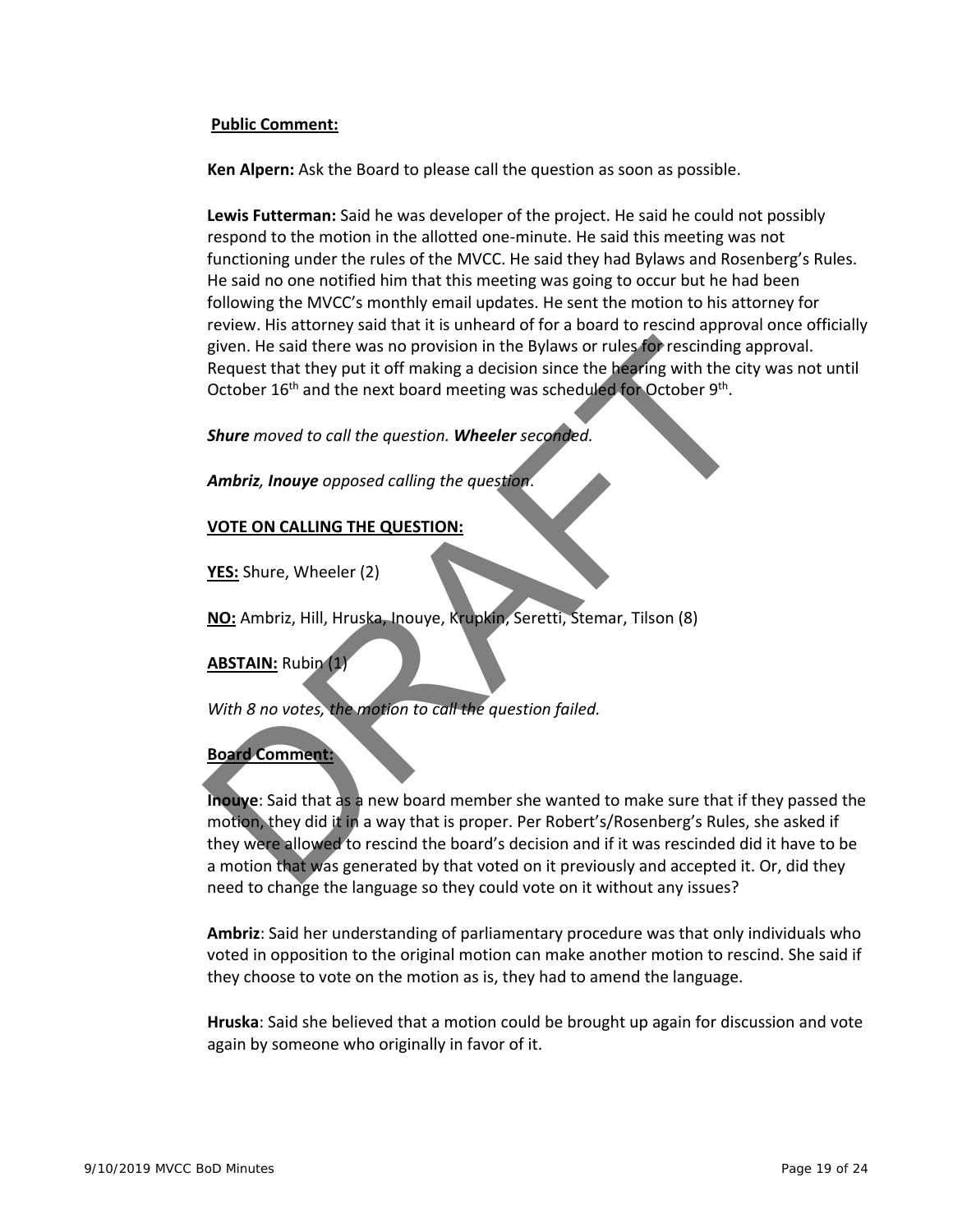**Tilson**: Said there was no one present who had voted in favor of motion. Rob Kadota, who was not present at the current meeting, had voted for it and everyone else who was present abstained.

**Wheeler**: Asked how that vote related to the stakeholder motion.

**Tilson:** Said because it involved rescinding a MVCC motion.

 **Rubin**: Said it was his understanding is the project was presented in an inaccurate fashion and therefore the original board vote was based on information that was now known to be false. He said perhaps they could reword the motion to reflect that.

 *Shure moved to send the motion back to PLUM to reconsider the development as it exists now, address the issues that they felt were inaccurate, take a vote and then send it back to the board. Ambriz seconded.*

 **Seretti:** *Point of Clarification –* He said there was a DONE representative in attendance who could clarify about the rules.

 **Seretti** *moved to recess for five minutes to consult with the DONE representative. Wheeler seconded.*

*Without objection the motion was approved. A recess began at 8:56 PM.*

*The meeting was called back to order at 9:03 PM.*

 **Freddy Cupen‐Ames, with DONE:** Said that he was operating under the bylaws and Rosenberg's Rules in giving his instructions. He considered Article 8, section 2 and 4 for Agenda and also for reconsideration. Reconsideration was intentionally left blank in the bylaws, under the assumption Rosenberg's would be the default. Rosenberg's states that "a motion to reconsider may be made only by certain members of the body. Accordingly, a motion to reconsider may be made only by a member who voted in the majority in the original motion. If such a member has a change of heart, he or she may make the motion to reconsider. Any other member of the body, including a member who voted in the minority on the original motion, may second the motion. If a member who voted in the minority seeks to make the motion to reconsider it must be ruled out of order." He asked how many of the current board members had voted on the original motion. **Krupkin:** Said four current members voted on the original motion. **Shure:** Asked if a member that was seated on the board who voted the affirmative but is not currently seated make the motion. **Cupen‐Ames:** Said they could not, it had to be a current member. **Tilson:** Said the only current member who voted in the affirmative on the original motion was not present at the current meeting. The other three original members abstained. **Cupen‐Ames:** Said there were two options. Option 1: One of the three present members who voted on the original motion could bring the motion and another of those three could second it to bring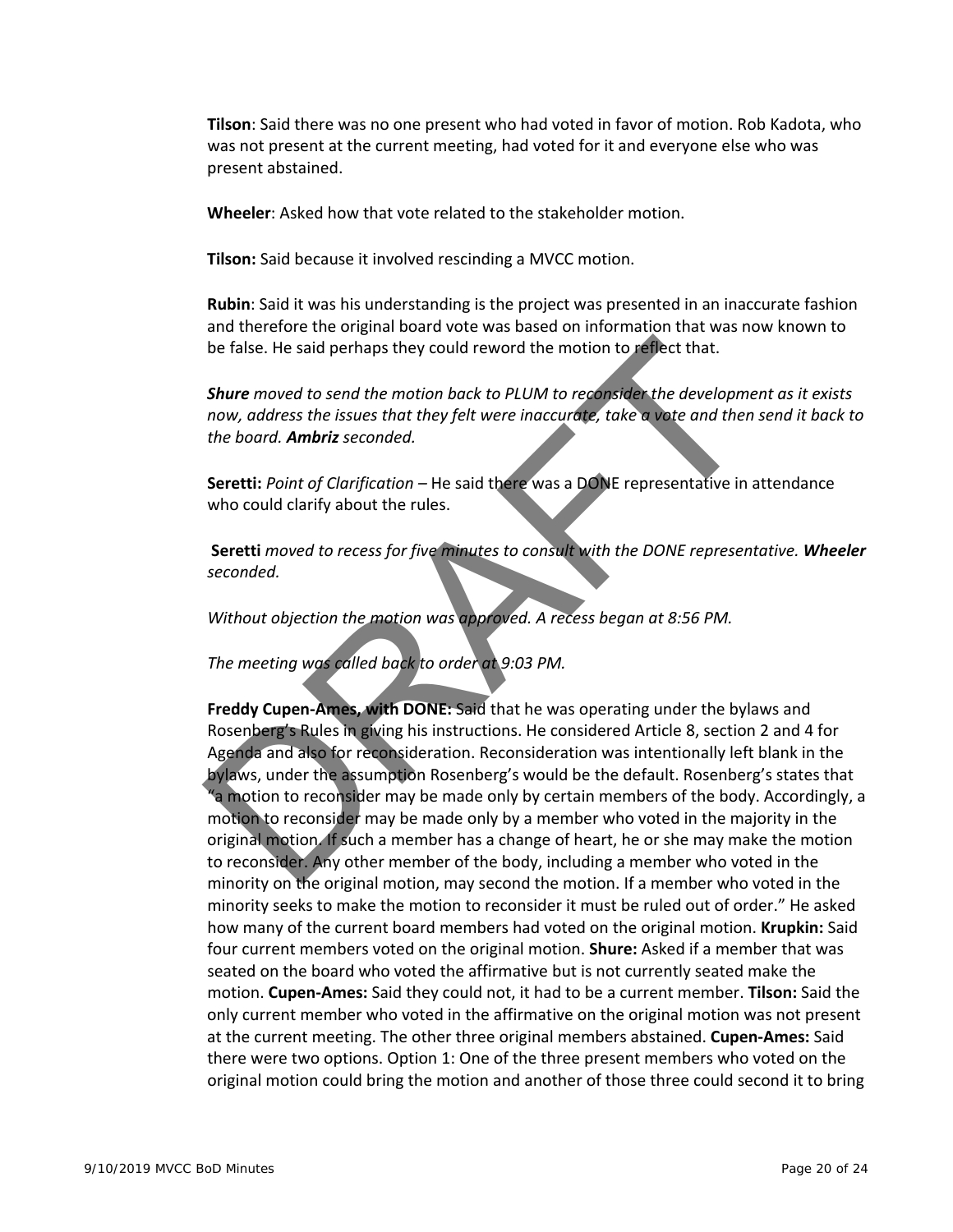it forward and proceed. Option 2: Send the motion back to PLUM, discuss it and then bring it back into committee.

 **Krupkin:** *Point of Clarification –* She said that she and Tilson were the only members present at the current meeting who voted on the original motion and that although Hruska was on the board at the time, she was absent when the original vote took place.

 **Ambriz:** *Point of Clarification –* She said she believed only those who voted in the majority who had a change of heart could move to reconsider and second the original motion.

**Cupen‐Ames:** Said that was correct.

 **Shure:** Asked if those who abstained could move to reconsider. **Cupen‐Ames:** Checked the rules, and confirmed that only those who voted in the majority could move to reconsider. **Wheeler:** Asked if they could amend the language of the stakeholders' meeting so that they could pass the stakeholders' motion that night. **Cupen‐Ames:** Said that one could objectively see that motion was a reconsideration of previous agenda item which meant only someone in the majority could make the motion.

**Shure:** Said that the record reflects that there were changes to the project that were not accurately reflected in the record. She asked if that gave them the ability to then amend their previous motion and then vote on that amended motion as a board. **Cupen‐Ames:** Said he believed in that case they could amend it.

**Wheeler:** Asked Tom Ponton if he had language for an amendment. **Tom Ponton:** Indicated the last paragraph of the stakeholders' motion, beginning with "The MVCC does at this time rescind its approval…" Ponton suggested replacing the entire last paragraph with: "At this time the MVCC does not recommend approval of the small lot subdivision at 11700 Charnock Rd by the West LA Planning Commission, and now recommends that the developer consider other options for the property which are more in context with the neighborhood."

*Wheeler moved to amend the stakeholder motion with to Tom Ponton's suggested language. Hruska seconded.*

**Inouye:** Asked if amending it this way would have the effect they wanted. Was the motion was forwarded the Planning Commission the first time it was passed? Would the Planning Commission allow them to change their mind on this project?

**Hruska:** Said that the project that was presented to PLUM and the board last year was not the same as the current project. There was a different architect associated with the previous design. So, this current project never went to the Planning Commission. As per the County Assessors report, the property was sold in August of last year. The original owner is listed as George Noutsios. After the sale, the new plan was submitted. The plans they were looking at now were not the same as the plans that were voted on last year.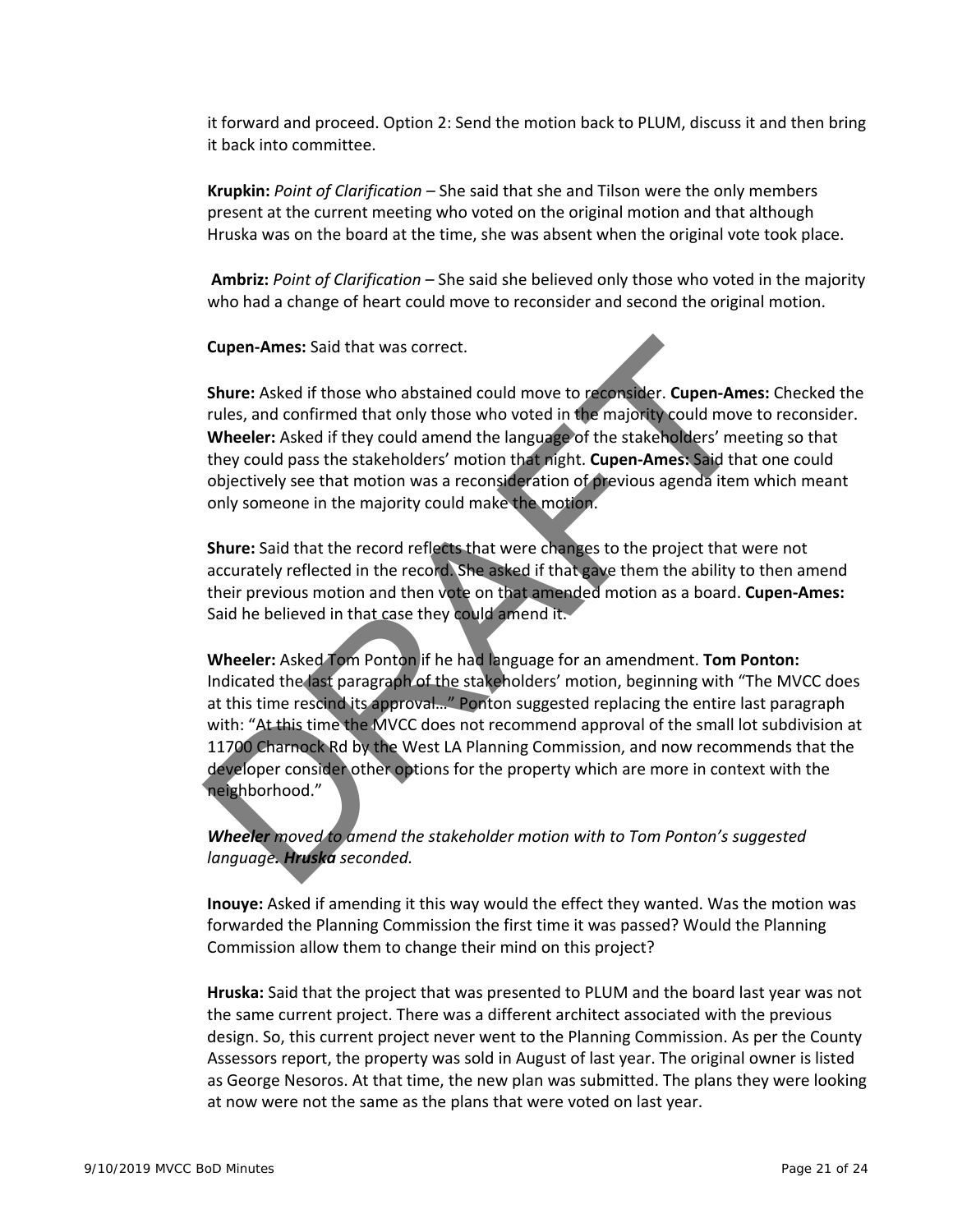**Shure:** Said that Hruska's statement was an accurate reflection of what was in the city file. The property records reflected that the owners of record changed and the plans changed.

**Ambriz:** Said it sounded like there was new information in regard to the property description but was interrupted before she could complete her statement.

*Wheeler called the question. Rubin seconded.* 

**Rubin:** Said there were many other items on the agenda to discuss. He said he would weigh in as chair. He said there was a 2014 MVCC policy on record.

**Shure:** *Point of Order –* She said the policy did not pertain to the stakeholder's motion.

**Rubin:** Said he was allowed to use the policy in discussion. **Shure:** Said she understood but there was a call to the question. **Rubin:** Said Shure was out of order. **Shure:** Said Rubin was out of order. **Rubin:** Said Shure was not allowed to interrupt like that. **Shure:** Said she had a point of order since they had called the question.

**Cupen‐Ames:** Said that Abriz should compete her statement since she was after Shure and she was still speaking when the question was called. **Rubin:** Thanked him for clarifying and apologized to Ambriz.

**Ambriz**: Thanked Rubin. She said that it sounded like there was new information with regard to both the property description as well as a couple of other details. She did not think they'd had sufficient time to hear from all of the audience members in addition to the developer. She thought the PLUM committee should take a second look at it and have the ability to put on record all of the issues of concern so the board could align itself appropriately with the right motion when they send it forward to the Planning Commission and City Council.

*Wheeler moved to call the question. Hruska seconded.* 

*Without objection the question was called.*

## **VOTE TO AMEND THE MOTION:**

**YES:** Hill, Hruska, Inouye, Krupkin, Rubin, Shure, Seretti, Stemar, Wheeler (9)

**ABSTAIN:** Ambriz, Tilson (2)

*With 9 yes votes the motion was amended.*

#### **VOTE ON THE AMENDED MOTION:**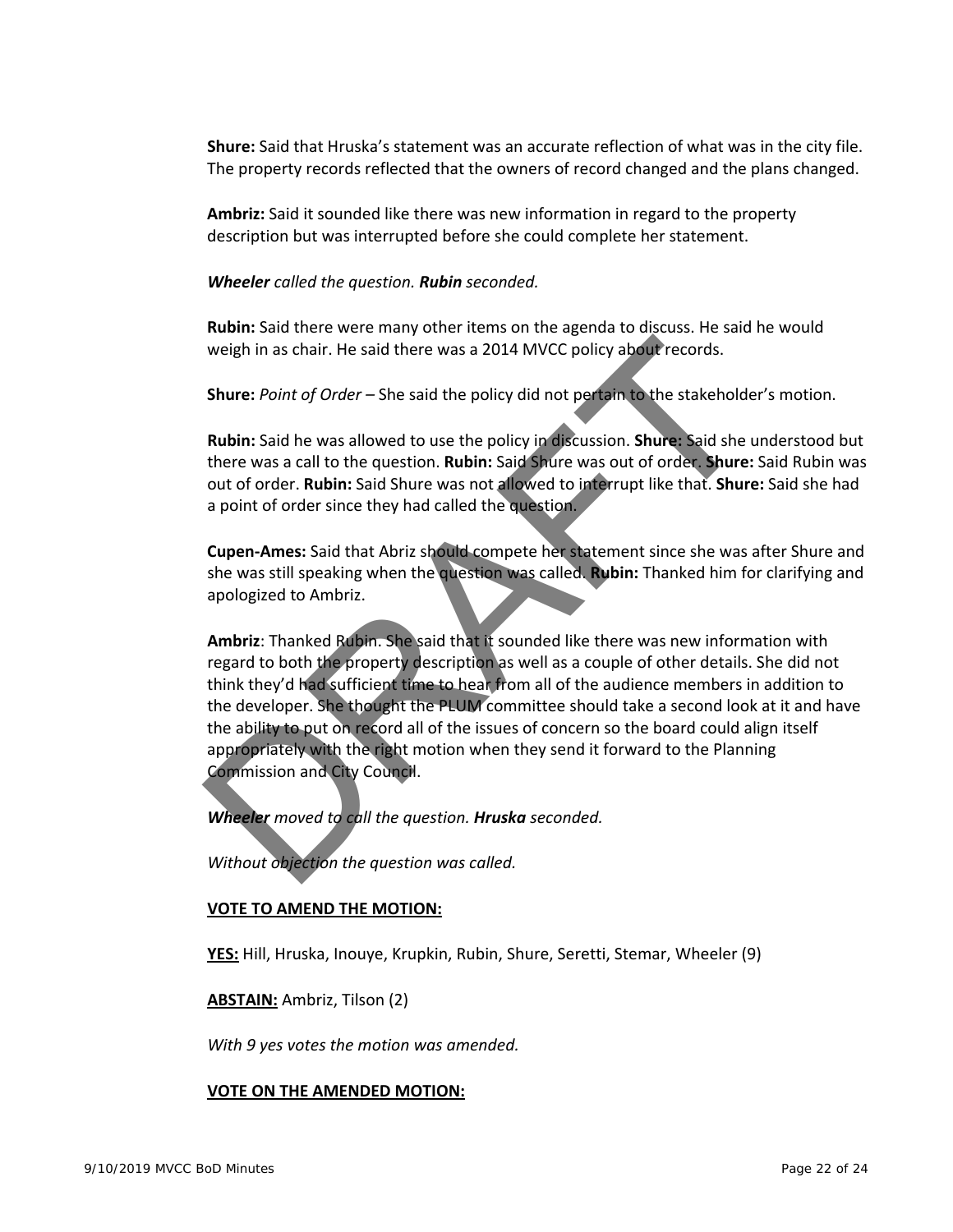**YES:** Hill, Hruska, Inouye, Krupkin, Rubin, Shure, Seretti, Stemar, Wheeler (9)

**ABSTAIN:** Ambriz, Tilson (2)

*With 9 yes votes the amended motion was approved.* 

*Shure: Point of Order – she moved that the chair of the board create a Community Impact Statement to be sent to the Planning Commission advising them of the change of the vote. Inouye seconded.* 

## **VOTE ON CIS MOTION:**

**YES:** Hill, Hruska, Inouye, Krupkin, Rubin, Shure, Seretti, Stemar, Wheeler (9)

**ABSTAIN:** Ambriz, Tilson (2)

*With 9 yes votes the motion was approved.* 

**Rubin**: Said that as chair, the reason he personally voted yes on the motions was that, in 2014, the MVCC passed a policy statement titled "Mar Vista Community Council official low‐density policy statement protecting neighborhoods." He said it was a well written and distributed policy statement. This development would set a bad example which would affect the entire Mar Vista community.

**Tilson:** Said that item 12.8 was time sensitive.

*Wheeler moved to hear items 12.8, 12.11 and 12.12 as they were all time sensitive. Hruska seconded.* 

*Without objection the motion was approved.*

- **15.3. [POLICY] [PH&S] Increased community engagement from LAPD – Discussion and possible action regarding a request for increased presence and community engagement from LAPD.**
- **15.4. [POLICY][T&I] Centinela Blvd. Street‐Sweeping Services in Zones 3 and 6 ‐ Discussion and possible action requesting that CD 11 assign the "Clean and Green Team" to clean up Centinela Blvd. between Palms Blvd. and National Blvd. until regular street sweeping service can be established.**
- **15.5. [FUNDING][Outreach] Outreach to Stakeholders Regarding Proposed Construction – Approval of an appropriation not to exceed \$1,000 for door hangers – including distribution costs ‐ to inform stakeholders of proposed construction projects (note that PLUM passed a competing item not to exceed \$500).**
- **16. Adjournment**